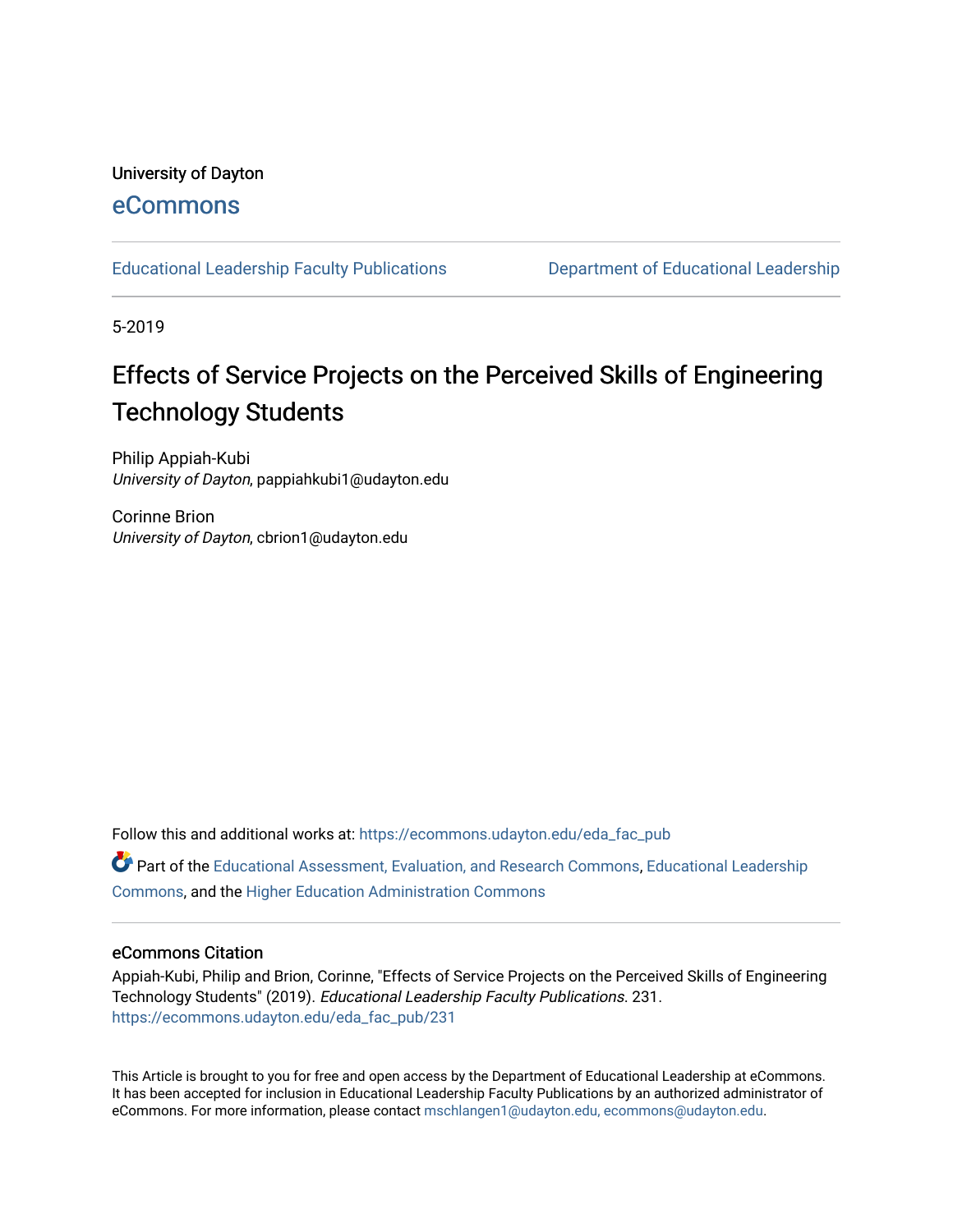# Effects of Service Projects on the Perceived Skills of Engineering Technology Students

Philip Appiah-Kubi, Ph.D.\* Assistant Professor, Department of Engineering Management, Systems and Technology University of Dayton Dayton, Ohio, USA 45469 [pappiahkubi1@udayton.edu](mailto:pappiahkubi1@udayton.edu) \*corresponding author

> Corinne Brion, Ph.D. Assistant Professor, Department of Educational Administration University of Dayton Dayton, Ohio, USA 45469 cbrion1@udayton.edu

*Abstract* – **Client-based service projects offer many advantages to instructors, students, and host communities. However, instructors must carefully choose the projects in order to achieve the benefits that come with this pedagogical tool. The purpose of this research was to investigate the perception of engineering technology students on how different service projects influenced their exam performance and perceived skills. A modified perceived skill assessment tool was used to measure the perceived effect of the team-based service projects on motivation to learn, contribution to research knowledge, skills and personal benefit, and project as a learning device. The projects were either client-based or non-client-based. In addition, they were categorized as either engineering, non-engineering, or some engineering projects. The non-engineering projects were those with no engineering content, whereas those with some form of engineering content were classified as some engineering. From the results, it appears that all the project types and categories were highly perceived by the students as contributing to their perceived skills. They were also highly perceived as great learning tools. Additionally, the projects with engineering content (client-based and nonclient-based) provided a significantly higher perceived motivation to learn. However, there was no significant difference in exam performance.**

*Index Terms* – Pedagogy, perceived skill, project-based learning, service learning.

#### **INTRODUCTION**

Engineering technology programs, compared to other engineering programs provide more handson experiences for students. These experiences can be in the form of lab work, project-based learning (PBL), service learning (SL), or other forms of experiential learning. Unlike PBL and SL, lab works are usually scripted and may not necessarily vary. However, PBL and SL are unique; for example, they can be client-based, or non-client-based. Client-based projects involve students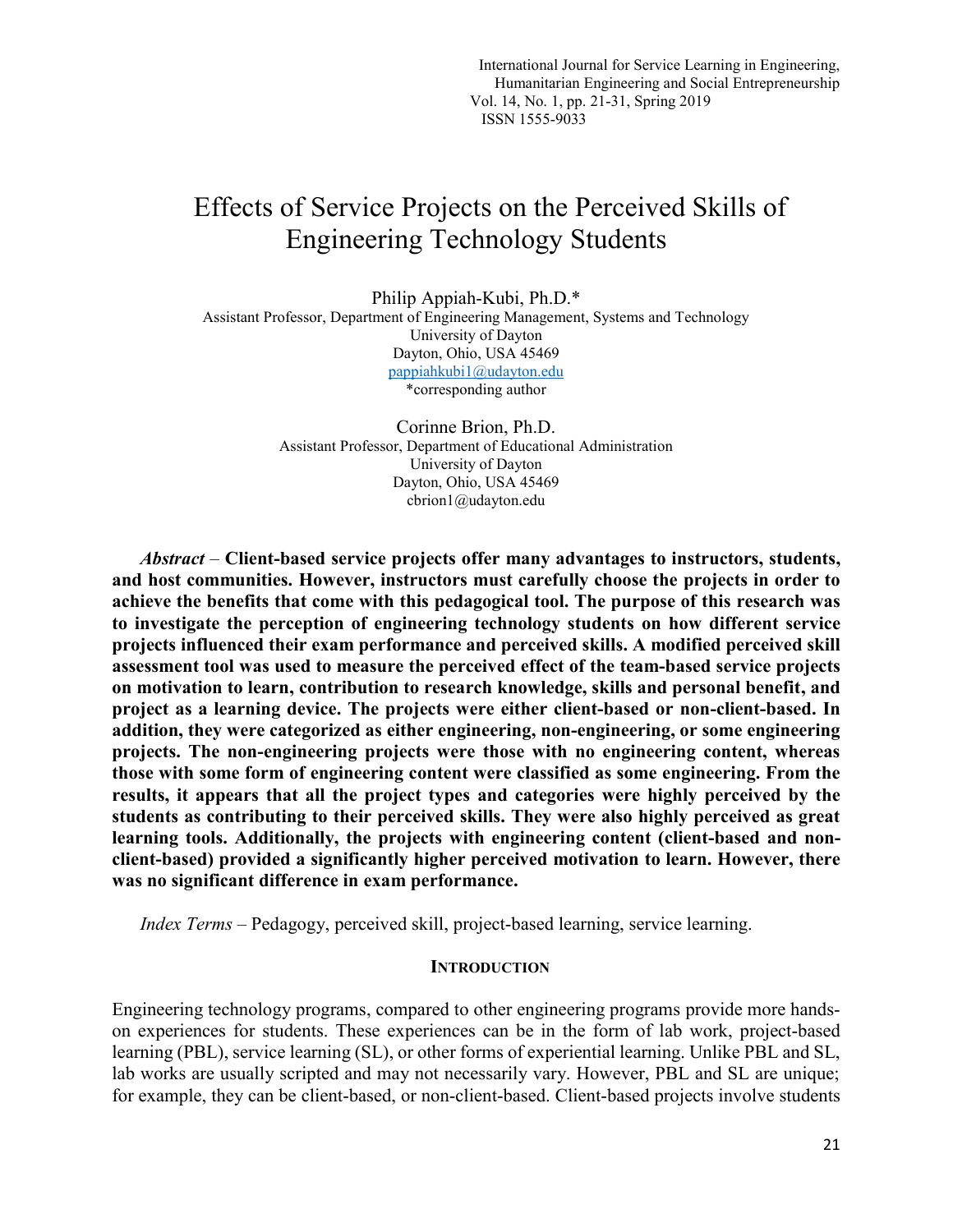working with a client different from the instructor for the entire semester or a fraction of it, while non-client-based projects usually have the instructor serve as a pseudo client. In addition, the scope of client-based projects can have a varying degree of relevance to the student's program of study. As a result, instructors must carefully choose projects that have the appropriate scope, relevance, and level of difficulty. Specifically, SL projects have challenges for engineering technology students when they do not provide the right engineering content for the students to practice their engineering skills. Hence, if not appropriately structured and executed, the selected projects may not be experiential for the engineering technology students who prefer hands-on activities. This paper reviews the perceived skills of engineering technology students who completed projects with varying degrees of engineering contents. *Perceived skill* is a self-assessment of one's competency in attaining a skill.

Experiential learning has been widely accepted in higher education due to the numerous advantages it offers the learner<sup>1</sup>. Experiential learning enables students to acquire knowledge by *doing*. Unlike traditional education, experiential learning utilizes experience to impart knowledge. Research shows that traditional students  $2$  and non-traditional students<sup>3</sup> alike learn best not by listening but through an environment that provides the opportunity for experience<sup>2, 3</sup>. This supports Dewey's "learning by doing" theory <sup>4</sup>. Dewey posited that education should not be a preparation for living, rather, a process of living<sup>4</sup>. Kolb  $<sup>5</sup>$  observed that experiential learning has multiple</sup> phases, and all must work together for the benefit of the learner. Beginning with concrete experiences, the students should be able to observe and then reflect on the observations. That should also lead to the conceptualization of the abstract, which will be then be experimented with and tested<sup>6</sup>.

There are various forms of experiential learning. However, not all pedagogies involving a form of experience is considered experiential. Chapman et al.<sup>7</sup> explain the factors that an activity must have to be considered experiential. The experiential activity can be in the form of an internship, class project, clinical experience, study abroad, service learning, or simulations. However, these activities may not necessarily be experiential if they are not carefully planned  $\frac{7}{1}$ . If well executed, experiential learning offers benefits that may not be achieved with the traditional pedagogy<sup>8</sup>.

Project-based learning (PBL) is an example of experiential learning if it demonstrates the traits explained by Chapman et al.<sup>7</sup>. Lamer and Mergendoller <sup>9</sup> explain that a project-based learning approach should demonstrate seven traits to appropriately be considered experiential. The instructor should be able to motivate the students with a project hook statement that captures their interests. Client-based and non-client-based projects can provide the benefits that students get from  ${\rm PBL}$   $^{10}.$ 

Client-based projects offer students the opportunity to be exposed to the realities outside of the classroom. However, instructors must carefully choose clients in order to be successful. An uncommitted client may erode students' interest and motivation in the project. Amy and Elzbieta explain that the instructor should ensure that the client understands the time commitment and be ready to work with students before assigning the projects. Nonprofit organizations usually serve as better clients for client-based projects <sup>11, 12</sup>. These organizations work with a limited budget, hence, having students work on their needs as projects is a win-win.

Nonprofit organizations can be a source of client-based service projects for students. For example, some of the students who were surveyed for this research worked with a nonprofit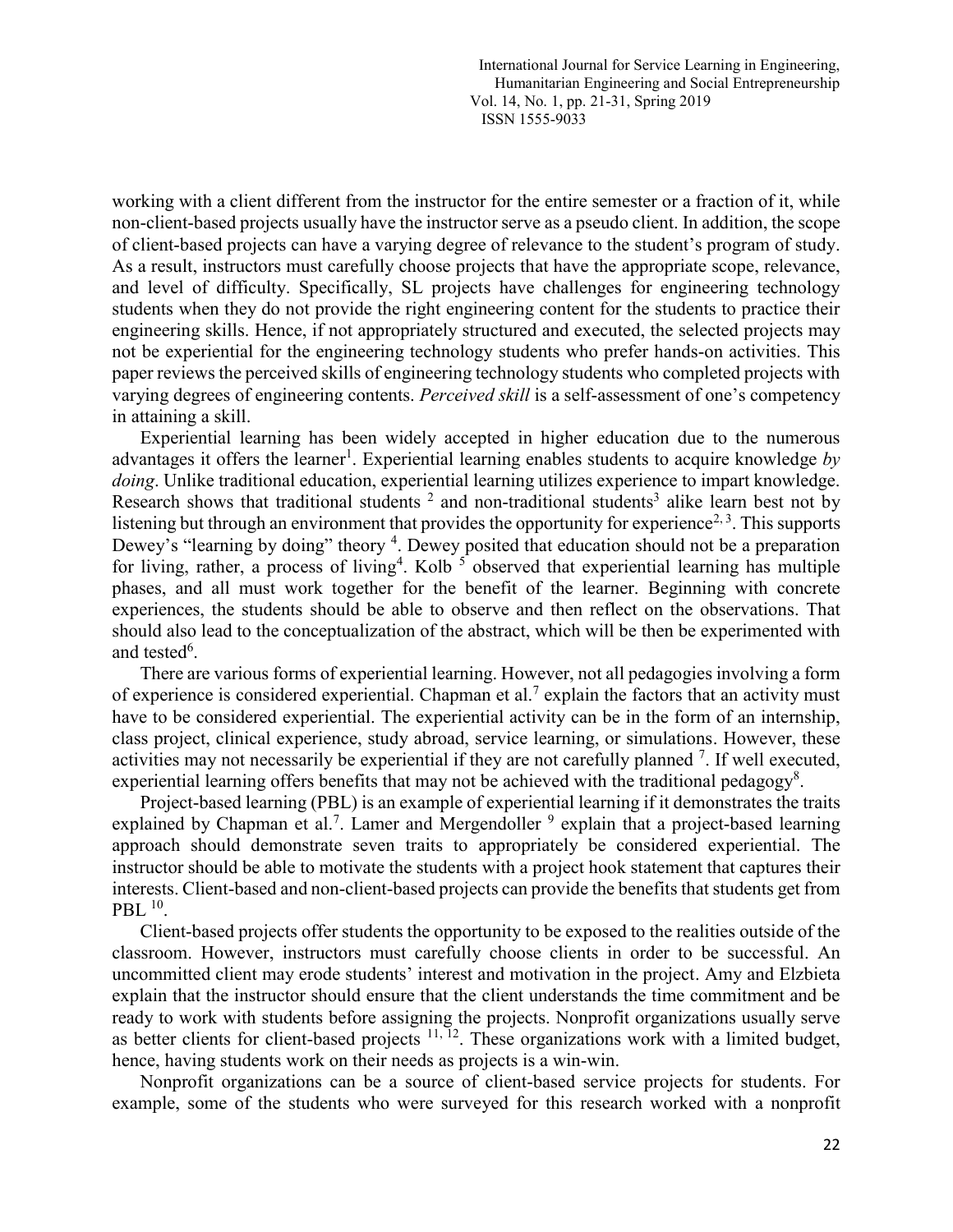organization to prepare training documents for the families of opioid addicts. This organization prepares the families to assist the addicts through the recovery journey. Hence, they provided a service learning or community engagement opportunity for the students to give back to their community. Service learning also provides the same benefits as the other experiential learning pedagogies if there are structured moments for reflection<sup>10</sup>. This can generate a sense of responsibility. However, some service learning projects may not necessarily be related to the major of the students, and that could be discouraging. Consequently, this research was conducted to study the perception of engineering technology students on project-based learning using service projects.

A section of the projects had engineering contents such as requiring the use of computer-aided design (CAD) software to design a product and the design serving as the main focus of the project. These projects were classified as engineering projects. The second set of projects had some engineering content such as a feasibility study of an existing design or product without any substantial redesigning. These projects were classified as some engineering project. The last set of projects were not directly related to traditional engineering and were also classified as nonengineering projects. The projects were completed in a project management class in a 4-year college in the Midwest. All of the projects were executed between 9 to 10 weeks. The students completed a survey (shown in the appendix) after the projects and the results are discussed in the latter sections of this paper. The objective was to measure the contributions of each of the project categories and type (client vs. non-client-based) to perceived skill. The next section reviews the literature on service, project-based and experiential learning.

#### **LITERATURE REVIEW**

Some researchers have identified inefficiencies in the traditional system of education, in which all that students do is to listen to the instructor and take notes<sup>4, 13-15</sup>. Trigwell et al. <sup>16</sup> explain that this pedagogy breeds students who may lack the skills of critical thinking. Education should allow students to apply their knowledge to real life activities. PBL offers this opportunity. PBL, whether serviced based or not, provides real-world problems or projects for students to critically think through them, apply acquired or new knowledge to generate a solution. Students learn by solving a problem or working on a project. The students do not have to complete the project independently as the instructor can facilitate and guide them through the process providing appropriate scaffolding. Luckmann defines experiential learning as "a process through which a learner constructs knowledge, skill, and values from direct experience"<sup>17</sup>, and this is the best way for a student to learn<sup>5</sup>. Even though knowledge comes from the experience, the level of knowledge depends on the "quality of the experience"<sup>13</sup>.

The full benefits of experiential learning may not be realized if the experience is devoid of moments for reflection. Reflective learning is defined as "the process of internally examining and exploring an issue of concern, triggered by an experience, which creates and clarifies meaning in terms of self, and which results in a changed conceptual perspective"<sup>18</sup>. Reflecting on the experience help students to learn  $^{19, 20}$ , bring abstract ideas to life  $^{14}$ , leading to an appreciation of the concepts. Richardson observed that reflections in PBL lead to discernment<sup>21</sup>.

PBL, which is a form of experiential learning, can be client-based on non-client-based. With a question or problem, students work to understand and collaboratively work with peers (if team-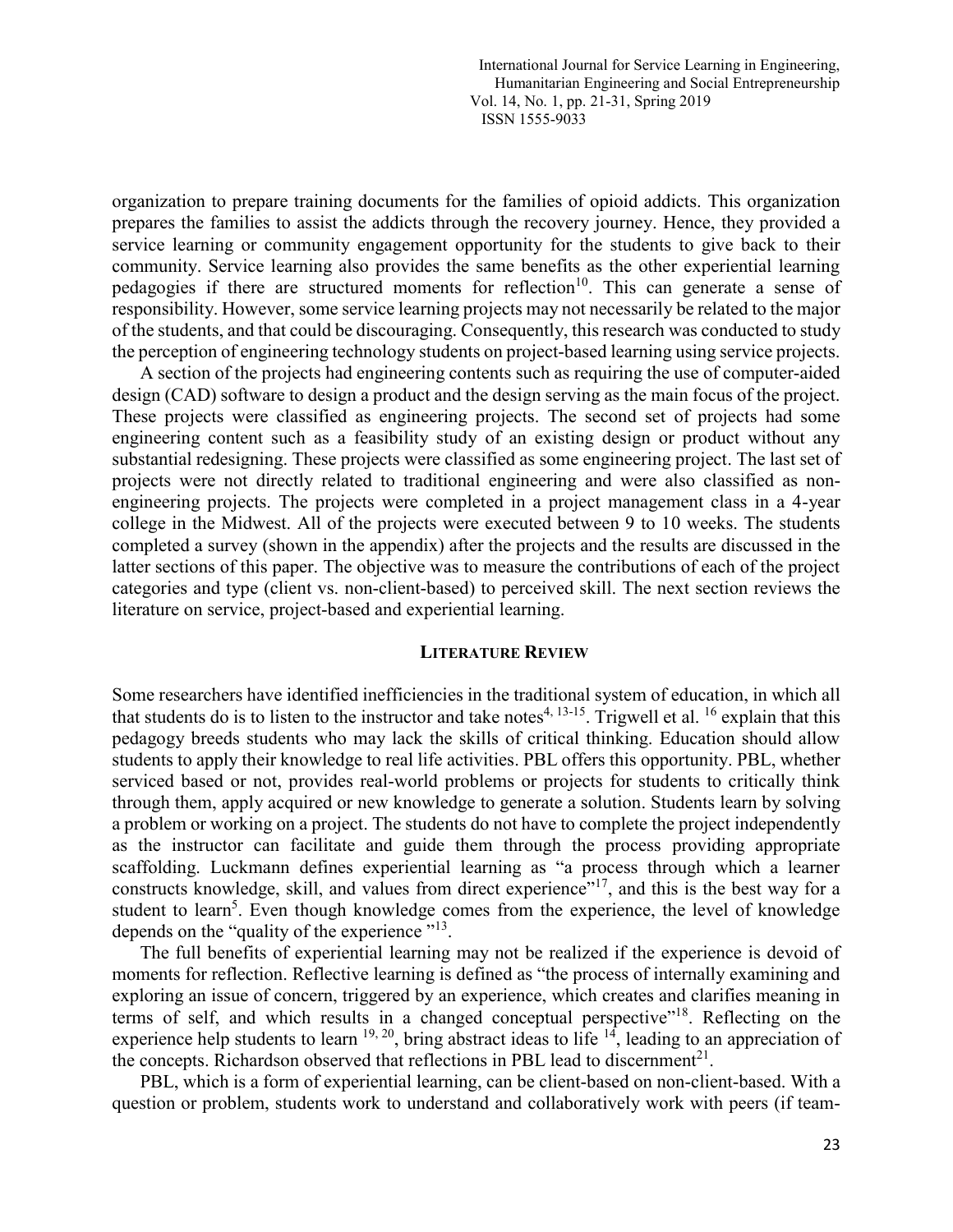based), instructor and client (if client-based) to generate a solution<sup>22</sup>. From the student's perspective, client-based projects, if executed in teams, provide real-life experience by providing the environment to improve interpersonal skills<sup>23, 24</sup>. de los Santos and Jensen observed that students have a higher interest in learning in courses that have client-based projects because they are more real with the projects  $25$ . Client-based projects also help students to acquire and improve communication skills, problem-solving and teamwork skills. <sup>26</sup> People with some work experience after college agree that client-based projects helped them to acquire employable skills  $27$ . McEachern observed that client-based projects have benefits that may not be replicable from case studies<sup>28</sup>. They also provide faculties with networking opportunities and sometimes the potential for research<sup>25</sup>, as well as the opportunity to learn about the industry and current trends in their field $27$ .

Despite the benefits of client-based projects, they also have challenges which make them less attractive for some faculties to adopt. First of all, the instructor must ensure that: the project is appropriate for the class, the scope is reasonable for the period and the client is reliable and committed<sup>8</sup>. This is not a trivial issue and finding the optimum solution is always difficult  $^{23, 29}$ . They demand more instructor time than non-client-based projects or case studies. If an appropriate client-based project is not found, instructors may use non-client-based projects.

Service learning (SL) or community engagement learning is also a form of PBL which usually is client-based. Celio et al.<sup>30</sup> define SL as "teaching and learning strategy that attempts to integrate community service with an academic curriculum…" By providing an experiential learning opportunity for students, the community or organization providing the SL projects also benefits. The students benefit "personally, socially, and academically"<sup>30</sup>. In addition, SL that incorporates moments for reflection helps students to develop a positive attitude and enhances academic performance<sup>30-32</sup>

Some researchers have observed that non-client-based projects can produce the same academic benefits as client-based projects. Amy and Elzbieta concluded that students generally perceive both client-based and non-client-based projects as motivating<sup>8</sup>. This means that non-client-based projects of similar scope as client-based projects can be carefully administered to achieve most of the benefits that come from the client-based projects. Even though some researchers indicate that client-based projects are more beneficial to students learning<sup>23, 28</sup>, it is not clear whether the observed benefits are as a result of the project type or any other factor such as teamwork, or faculty commitment and supervision. But there is a consensus that group projects (whether client or nonclient-based) are preferred to other project types $8,33-36$ .

Even though a lot of research has been done about students' perception about project types on their learning, there has not been a holistic view of the variances (such as the level of engineering design required) between the projects especially if there is a service component. For example, Amy and Elzbieta<sup>8</sup> looked at the perceived effects of client and non-client-based projects on students. The perception of students on long-term client-based projects and shorter-term case studies were studied by Abernethy and Lett<sup>37</sup>. These papers do not delve into the project variations. An attempt is made in this paper to break the projects down into 3 components, in terms of how closely related they are to the major of the engineering technology students. The next section explains the methodology.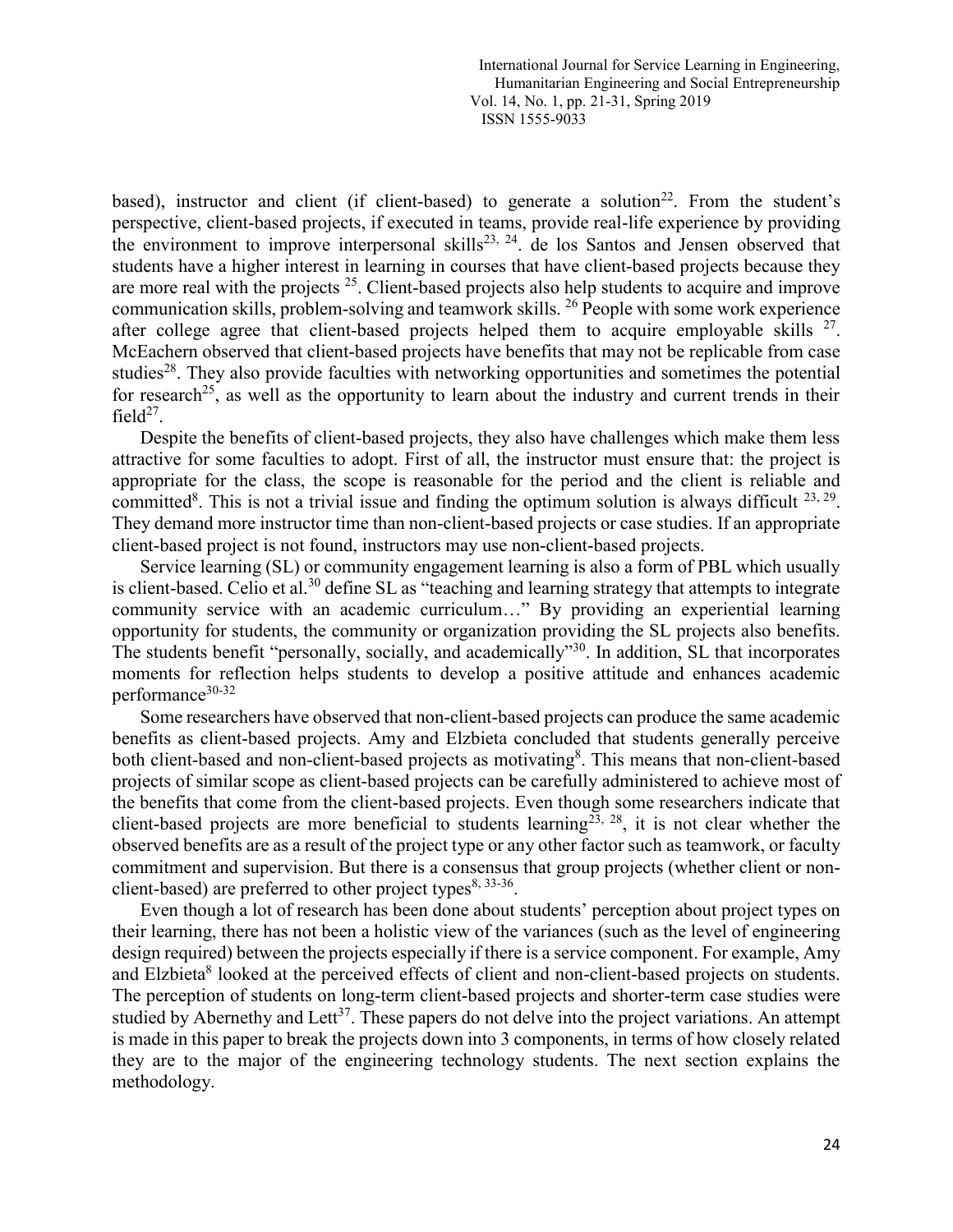#### **METHODOLOGY**

The research was undertaken at a 4-year private college in the Midwest where there is a lot of emphasis on servant leadership and community engagement. Some faculty members use part of their research and teaching to work with the community's nonprofit organizations as a way of giving back to the community. A project management class in the school of engineering has traditionally been one of the classes that utilize community engagement as part of the curricula. Each semester, students in this class work on projects from nonprofit organizations in the community. While some of the projects have engineering component, there are others that do not have traditional engineering component. The projects are either client-based or non-client-based. The non-client-based projects have the instructor serving as the client. The students are usually introduced to the concepts of projects management during the first four weeks before they are assigned to their team projects which they execute for the rest of the semester. At the end of the semester, they deliver a written report and oral presentation.

The non-engineering projects have little or no traditional engineering component. For example, in one of the projects, the students were tasked to help a local nonprofit organization involved in helping opioid addicts to come up with a training manual for their volunteers. There existed a voluminous document which was very ineffective for the volunteers who do not have the required time to review them before training or working. So, a team worked with the representative of the organization to prepare a training manual from the documents. The projects with engineering components were divided into two clusters: the first cluster had the projects that had traditional engineering activities (such as designing with SolidWorks, AutoCAD, or any other engineering design software). If a greater proportion of the project required engineering design, the project was classified as engineering-based. However, if the engineering component was marginal but significant, the project was classified as some engineering. Design of a vertical aquaponic system and the optimization of a grocery shop layout were some of the engineering-based projects. The vertical aquaponic system was classified as *some* engineering because the design was the only section of the project which required engineering skill. The other sections of this project could be completed by a non-engineering major student, hence, the clarification. Compared to the aquaponic system, the optimization of the grocery store layout involved design and simulation. Therefore, it was classified as *engineering-based* because it required substantive (comparatively) engineering skills beyond the design stage. The students had to test their design through simulation and interview shoppers for feedback on the proposed layout. The scope of all projects was developed collaboratively with clients. The projects with no engineering component were all classified as non-engineering. These are referred to as the project category in the discussions. In addition, they were either client or non-client-based, which are represented as the project type in the discussions. The students who worked on the projects were sophomores, juniors, and seniors (academic level).

Even though the projects were different, they were all administered in a similar fashion since 2015. At the end of each semester, the students complete an online survey on the contribution of the project to their research knowledge, skills and personal benefits, as well as the project as a learning tool, and motivation to learn. The survey results were not accessed until the final semester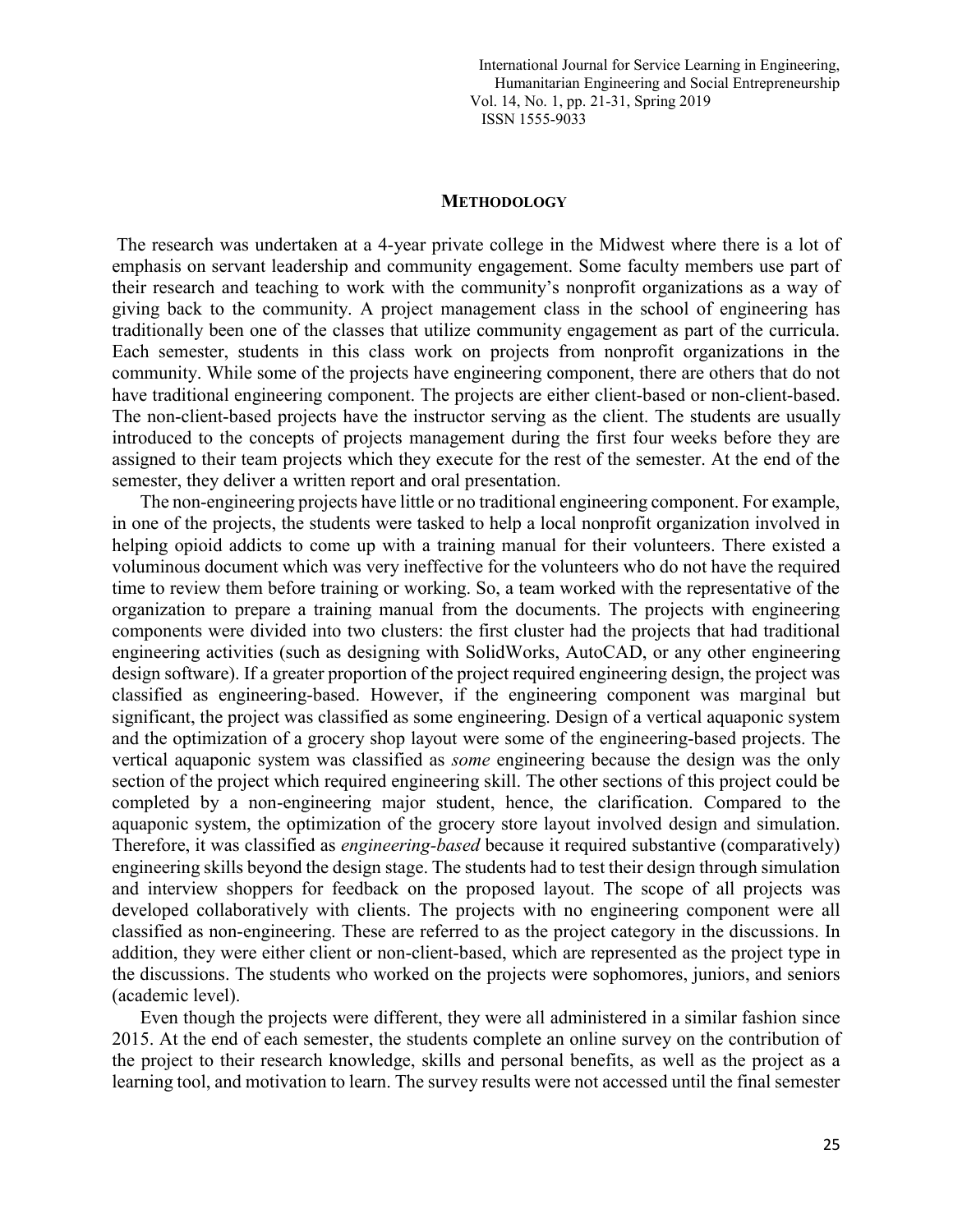grades were posted. This research was to determine whether there is a preference for any of the project types and categories. The following were the main questions that it attempts to answer:

- Is there any interaction effect between the project types, categories, and academic level?
- Do the students (sophomores, juniors, and seniors) perceive the project types and categories differently?
- Is any of the projects perceived to contribute more to research knowledge?
- Is any of the projects perceived as a better motivating tool?
- Is any of the projects perceived to contribute more to skills and personal benefit?
- Is any of the projects perceived as a better learning tool?

The Goodell and Kraft's perceived skill scale was modified to measure student responses to the set of questions on a 5 point Likert scale. From a sample of 205 student responses, the results are discussed below.

#### **RESULTS AND DISCUSSIONS**

Due to the multiple variables, a 2 (client vs. non-client) x 3 (sophomore, junior, senior) x 3 (engineering, non-engineering, some engineering) Multivariate Analysis of Variance (MANOVA) was used to analyze the survey data. The scale reliabilities of the contribution of the project to research knowledge, motivation to learn, the project as a learning tool and contribution to skills and personal benefits were above 0.7. Of the 205 students, 153 completed client-based projects while 52 completed non-client-based projects. Additionally, there were 43 sophomores, 80 juniors, and 82 seniors. The number of students who completed engineering related project, nonengineering, and some engineering projects was 77, 81, and 47 respectively. Basic MANOVA assumptions were checked. There was no outlier, and the data met univariate normality. Box's test for equality of covariance was insignificant (*p>0.05*). Test for Sphericity, in this case, was not applicable since it is not required by  $MANOVA^{38}$ .

The MANOVA results shown in table I indicated that there were statistically significant differences in the levels of Project type ( $F = 22.822$ ,  $p = 0.000$ , Wilk's lambda = 0.625), Academic level (F = 2.724, p = 0.003, Wilk's lambda = 0.870) and Category (F = 4.159, p = 0.000, Wilk's lambda = 0.812) in the dependent variables considered as a group. The omnibus test (presented in the Multivariate section of table I) indicates each independent variable's effects on the dependent variables, considered together in one basket. In addition, there was an interaction effect between project type and academic level ( $F = 3.425$ ,  $p = 0.005$ , Wilk's lambda = 0.917), indicating the effect of project type differed based on which academic level was being considered. However, there was no interaction effect between the other variables.

As seen in Table I, there was a significant difference in students' perceptions of how the project type contributes to motivation to learn, the project as a learning device, and skills and personal benefits. The Client-based projects (mean = 4.52) were perceived as impacting motivation to learn significantly more than the non-client-based projects (mean  $= 2.46$ ). But the project types were equally rated for the remaining dependent variables. The means as shown in the parenthesis (client-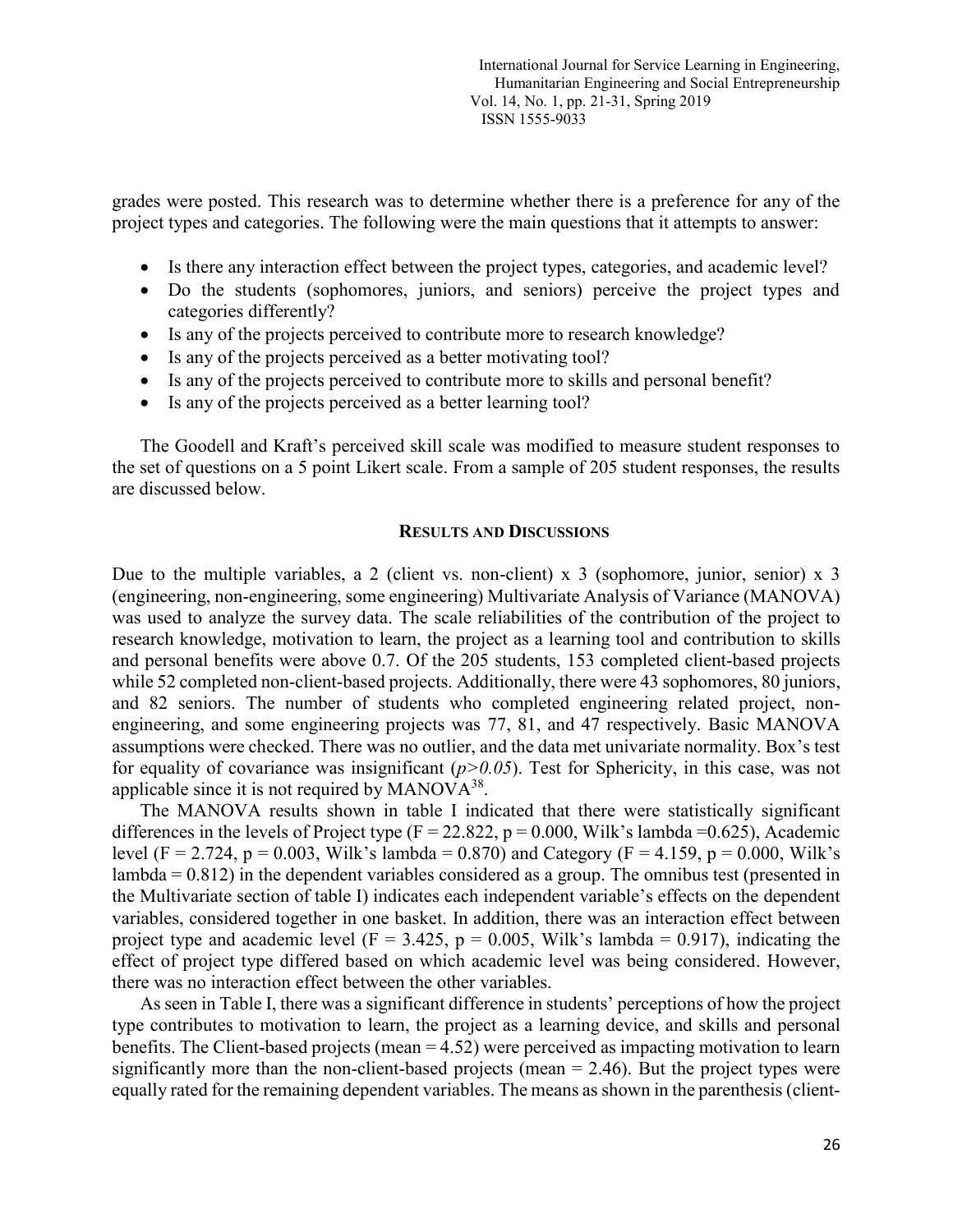based vs. non-client-based) for the project as learning device (4.32 vs. 4.48), contribution to research knowledge (4.23 vs. 4.35), and skills and personal benefits (4.26 vs. 4.38) were not significantly different for the project type. The exam scores were also comparable (85.28 vs. 85.18) for the project types as shown in Table II.

A Bonferroni post hoc test revealed that the sophomores perceived the projects as a contributor to skills and personal benefits at a statistically significantly higher rate than seniors ( $p = 0.035$ ). However, there was no statistically significant difference between the sophomores vs. juniors, and juniors vs. seniors. In addition, there was no significant difference among the academic levels for motivation to learn, contribution to research knowledge and the project as a learning tool. The exams scores were also not significantly different among the student groups.

The Bonferroni test for the project categories (engineering, some engineering, nonengineering) revealed a statistically significant difference between the engineering projects and non-engineering projects ( $p = 0.000$ ). The students who worked on engineering projects significantly perceived them as motivation to learn than those with non-engineering projects. However, there was no significant difference between engineering and some engineering projects' perceived motivation to learn. But the projects which had *some* engineering contents were significantly rated higher ( $p = 0.000$ ) for motivation to learn than non-engineering projects. This did not translate to better exam performance as there was no significant difference in the exam scores for the project categories. Likewise, the Bonferroni test revealed no significant difference between the project categories in their contributions to skills and personal benefits, research knowledge, and project as a learning device. The means are provided in Table II.

| Multivariate                        |                   |                  |            | <b>Between-Subjects</b> |                        |                             |                        |               |  |
|-------------------------------------|-------------------|------------------|------------|-------------------------|------------------------|-----------------------------|------------------------|---------------|--|
| Covariate                           | Pillai's<br>Trace | Wilks'<br>Lambda | F-value    | Motivation to<br>Learn  | Project as<br>Learning | Contribution to<br>Research | Skills and<br>Personal | Exam<br>Score |  |
|                                     |                   |                  |            |                         | Device                 | Knowledge                   | Benefits               |               |  |
| Type of Project                     | 0.375             | 0.625            | 22.822**   | $109.364**$             | $8.880**$              | 1.031                       | $6.575*$               | 0.601         |  |
| Category                            | 0.194             | 0.812            | $4.159**$  | $6.430**$               | 2.739                  | 0.438                       | 3.893*                 | 1.229         |  |
| Academic Level                      | 0.134             | 0.870            | $10.000**$ | 9.598**                 | 1.423                  | 1.249                       | 2.682                  | 1.225         |  |
| Type of Project x<br>Academic Level | 0.083             | 0.917            | $3.425**$  | $8.244**$               | 0.846                  | 1.559                       | 0.002                  | 2.957         |  |

TABLE I MULTIVARIATE AND BETWEEN-SUBJECTS RESULTS

Note: \*\**p<0.01. \*p<0.05*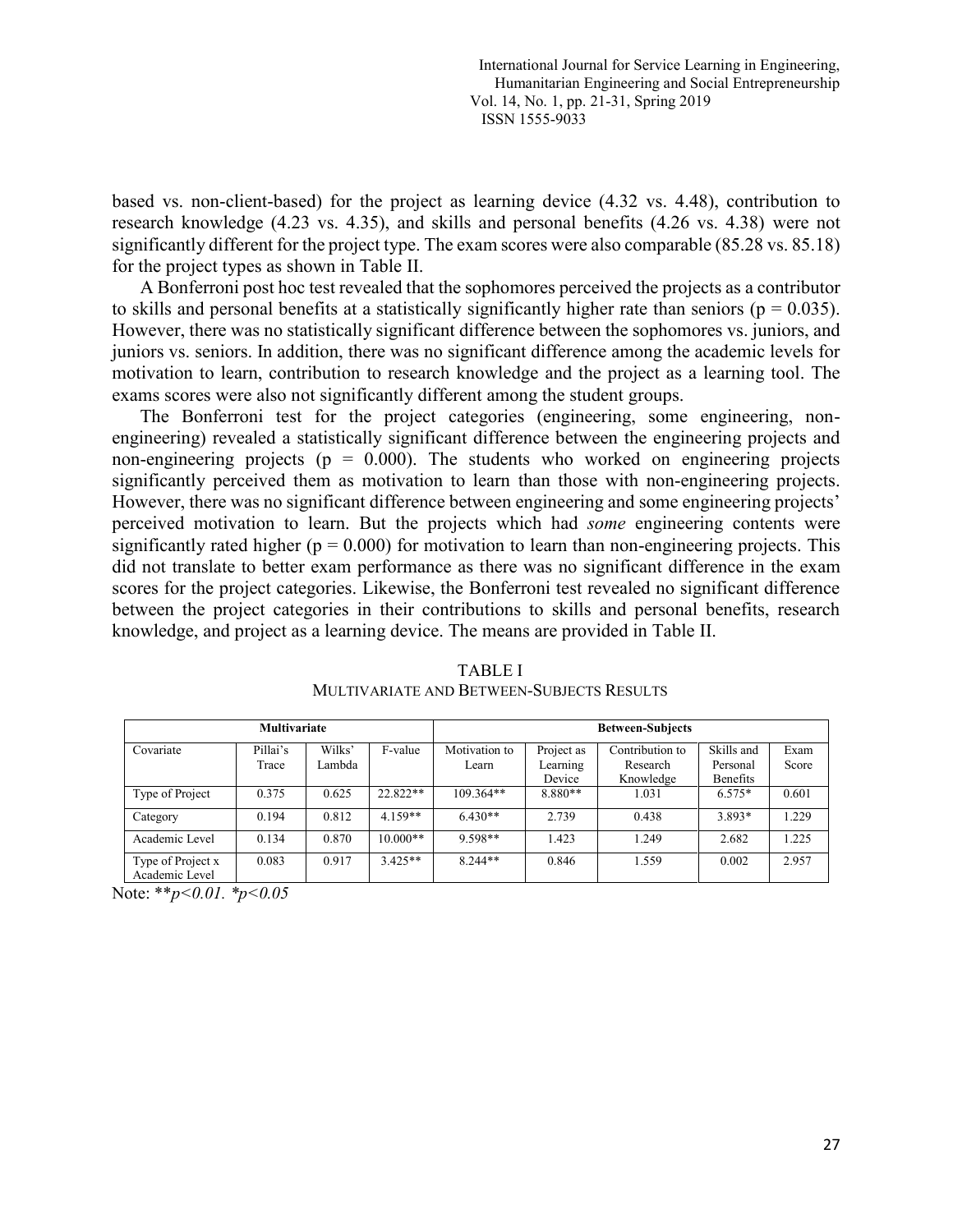| <b>Dependent</b><br><b>Variable</b>    | Category         | Mean   | <b>Academic</b><br>Level | Mean   | <b>Type of Project</b>       | <b>Mean</b> |
|----------------------------------------|------------------|--------|--------------------------|--------|------------------------------|-------------|
| <b>Student</b><br>motivation to        | Engineering      | 4.731  | Sophomore                | 4.187  | Client-based<br>Project      | 4.515       |
| learn                                  | Non-Engineering  | 3.099  | Junior                   | 3.723  |                              |             |
|                                        | Some Engineering | 4.600  | Senior                   | 4.009  | Non-Client-<br>based Project | 2.457       |
| <b>Exam score</b>                      | Engineering      | 85.766 | Sophomore                | 85.290 | Client-based<br>Project      | 85.284      |
|                                        | Non-Engineering  | 84.193 | Junior                   | 84.386 |                              |             |
|                                        | Some Engineering | 86.511 | Senior                   | 86.096 | Non-Client-<br>based Project | 85.176      |
| Project as<br>learning device          | Engineering      | 4.443  | Sophomore                | 4.548  | Client-based<br>Project      | 4.320       |
|                                        | Non-Engineering  | 4.296  | Junior                   | 4.321  |                              |             |
|                                        | Some Engineering | 4.394  | Senior                   | 4.266  | Non-Client-<br>based Project | 4.476       |
| <b>Contribution to</b><br>research     | Engineering      | 4.290  | Sophomore                | 4.362  | Client-based<br>Project      | 4.228       |
| knowledge                              | Non-Engineering  | 4.296  | Junior                   | 4.313  |                              |             |
|                                        | Some Engineering | 4.178  | Senior                   | 4.136  | Non-Client-<br>based Project | 4.354       |
| <b>Skills and</b><br>personal benefits | Engineering      | 4.224  | Sophomore                | 4.463  | Client-based<br>Project      | 4.258       |
|                                        | Non-Engineering  | 4.218  | Junior                   | 4.330  |                              |             |
|                                        | Some Engineering | 4.485  | Senior                   | 4.127  | Non-Client-<br>based Project | 4.383       |

TABLE II MEANS OF GROUPS

#### **CONCLUSIONS**

This paper studied the perceived skill of undergraduate engineering technology students in a 4 year college. With student teams working mostly on client-based and non-client-based service projects which had varying degrees of engineering contents, the perceived contribution of the projects to skills and personal benefits, research knowledge, motivation to learn, and project as a learning tool were measured with Goodell and Kraft's perceived skill scale.

The results indicate that the students generally perceive highly project-based learning as useful pedagogy. Client-based projects, as well as non-client-based projects provide motivation to undergraduate engineering technology students. However, the client-based projects appeared to provide a higher perceived motivation than non-client-based projects. Projects that offered the students some opportunity to practice their technical engineering skills were highly perceived as more motivational. This is not surprising since projects help students to connect theory and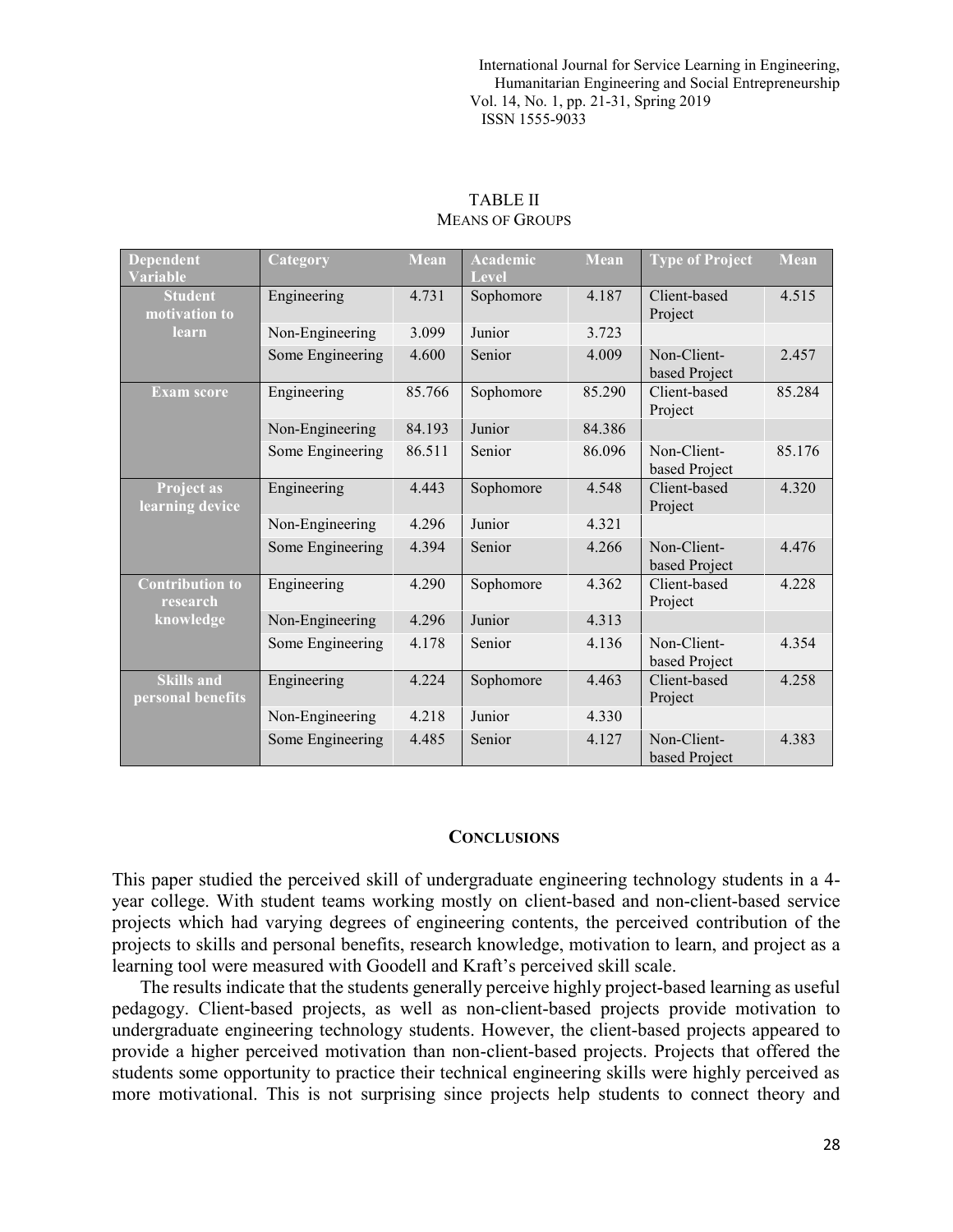practice; the strength of engineering technology. However, all the project categories were highly perceived (3.1 and above) as a motivational tool by the student categories. It is noteworthy that even though client-based projects were perceived as a higher motivation to learn, it did not result in any significant performance in the exams. This suggests that the type of project does not necessarily influence student performance.

Finally, all projects (client-based or non-client-based) and project categories (engineering, some engineering, non-engineering) were highly perceived (4.1 and above) as a contribution to research knowledge, skills, and personal benefit. Likewise, they were equally perceived highly (4.3 and above) as good learning tools whether client or non-client-based with engineering or no engineering content. Therefore, it suffices to say that service learning with non-engineering projects can produce the same outcome as engineering projects for engineering technology undergraduate students. Even though some of the students may feel that their skills are not been utilized as a result of the non-engineering nature of their projects, instructors may still be able to use them to enhance learning if the students understand what is expected of them.

#### **REFERENCES**

<sup>1</sup> Ergül, NR, Kargın, EK. The Effect of Project-based Learning on Students' Science Success. Procedia - Social and Behavioral Sciences 2014;136:537-541.

<sup>2</sup> Montessori, M. The Absorbent Mind. United States of America: New York: Wilder Publications; 2007.

<sup>3</sup> Knowles, MS. Andragogy: Adult Learning Theory in Perspective. Community College Review 1978;5(3):9-20.

<sup>4</sup> Dewey, J. My Pedagogic Creed. 1916.

<sup>5</sup> Kolb, D. Experiential Learning: Experience As The Source Of Learning And Development. 1984.

<sup>6</sup> Dunlap, J, Dobrovolny, J, Young, D. Preparing e-learning designers using Kolb's model of Experiential Learning. 5. Journal of Online Education; 2008:1-9.

<sup>7</sup> Chapman, S, McPhee, P, Proudman, B. What is Experiential Education? Journal of Experiential Education 1992;15(2):16-23.

<sup>8</sup> Amy, LP, Elzbieta, L-W. Group Projects Using Clients Versus Not Using Clients: Do Students Perceive Any Differences? Journal of Marketing Education 2009;31(2):154-159.

<sup>9</sup> Larmer, J, Mergendoller, JH. Seven essentials for project-based learning. 2010.

<sup>10</sup> Lewis Linda, H, Williams Carol, J. Experiential learning: Past and present. New Directions for Adult and Continuing Education 1994;1994(62):5-16.

<sup>11</sup> Lopez, T, Gravois Lee, R. Five Principles for Workable Client-Based Projects: Lessons from the Trenches. 2005.

<sup>12</sup> Arnett, DB, German, SD, Hunt, SD. The Identity Salience Model of Relationship Marketing Success: The Case of Nonprofit Marketing. Journal of Marketing 2003;67(2):89-105.

<sup>13</sup> Dewey, J. Experience and education. New York: Simon and Schuster; 1938.

<sup>14</sup> Dewey, J. How we think. Boston: D. C. Heath and Company; 1910.

<sup>15</sup> Kolb, DA. Experiential learning: experience as the source of learning and development. 2015.

<sup>16</sup> Trigwell, K, Prosser, M, Waterhouse, F. Relations Between Teachers' Approaches to Teaching and Students' Approaches to Learning. 1999.

<sup>17</sup> Luckmann, C. Defining experiential education. Journal of Experiential Education. 19. 1996.

<sup>18</sup> Boyd, EM, Fales, AW. Reflective Learning: Key to Learning from Experience. Journal of Humanistic Psychology 1983;23(2):99-117.

<sup>19</sup> Arnold, S, Warner, WJ, Osborne, EW. Experiential learning in secondary agricultural education classrooms. Journal of Southern Agricultural Education Research. 56. 2006:30-39.

<sup>20</sup> Mezirow, J. On Critical Reflection. Adult Education Quarterly 1998;48(3):185-198.

<sup>21</sup> Richardson, JTE. Mature students in higher education: Academic performance and intellectual ability. Higher Education 1994;28(3):373-386.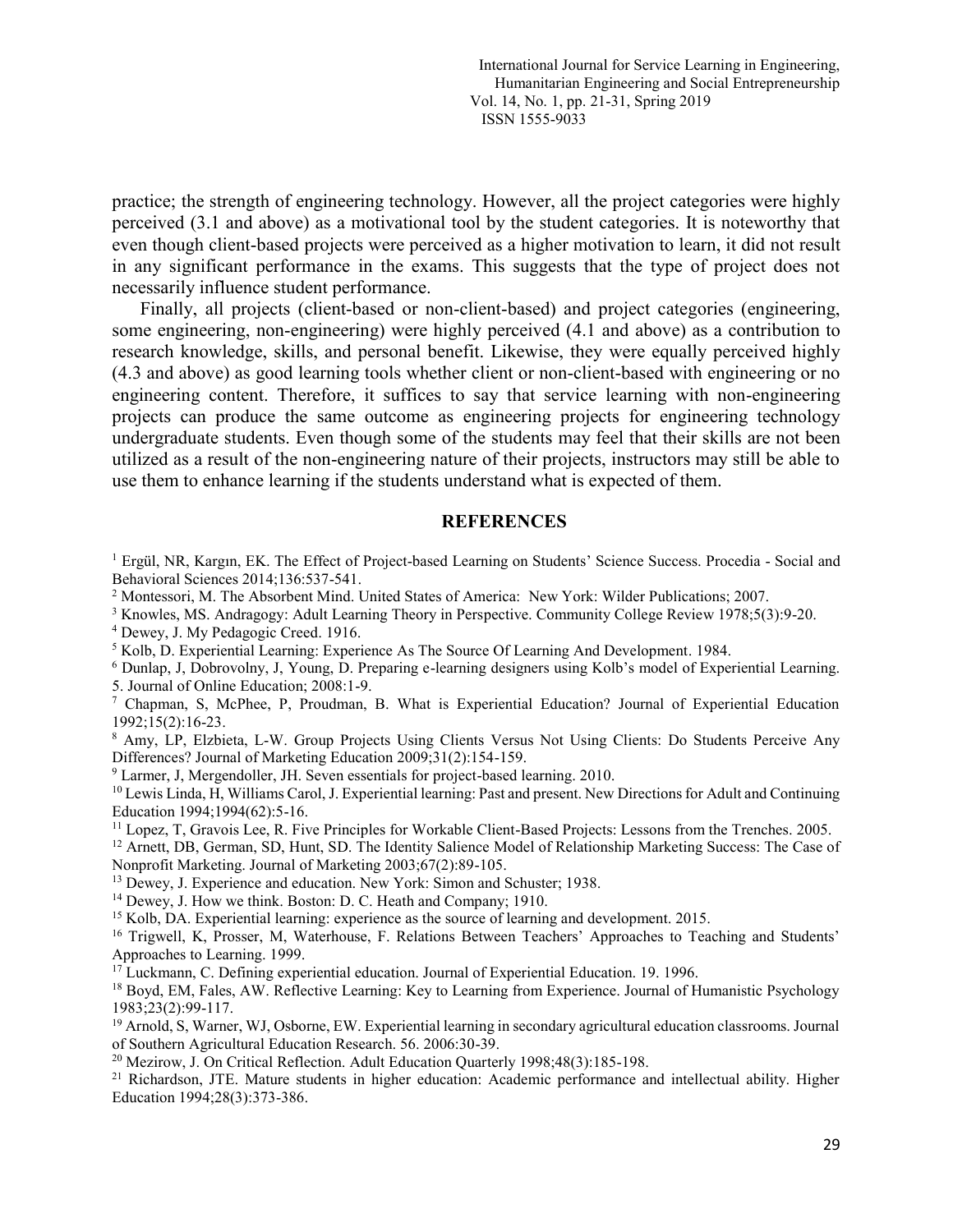<sup>22</sup> Krajcik, JS, Blumenfeld, PC. Project-Based Learning. In: Sawyer, RK, ed. The Cambridge Handbook of the Learning Sciences. Cambridge: Cambridge University Press, 2005.

<sup>23</sup> Kraft, FB, Goodell, PW. Issues on the Use of "Client" Projects in Marketing Education. Marketing Education Review 1991;1(3):32-44.

<sup>24</sup> Swan, JE, Hansen, SW. CAPS-Client Adaptive Problem Solving: Experiential Team Learning. Marketing Education Review 1996;6(2):33-44.

<sup>25</sup> de los Santos, G, Jensen, TD. Client-Sponsored Projects: Bridging the Gap between Theory and Practice. Journal of Marketing Education 1985;7(2):45-50.

<sup>26</sup> Wickliff, GA. Assessing the Value of Client-Based Group Projects in an Introductory Technical Communication Course. Journal of Business and Technical Communication 1997;11(2):170-191.

<sup>27</sup> Cooke, L, Williams, S. Two Approaches to Using Client Projects in the College Classroom. Business Communication Quarterly 2004;67(2):139-152.

<sup>28</sup> McEachern, RW. Problems in Service Learning and Technical/Professional Writing: Incorporating the Perspective of Nonprofit Management. Technical Communication Quarterly 2001;10(2):211-224.

<sup>29</sup> Y. Razzouk, N, Seitz, V, Rizkallah, E. Learning by Doing: Using Experiential Projects in the Undergraduate Marketing Strategy Course. 2003.

<sup>30</sup> Celio, CI, Durlak, J, Dymnicki, A. A Meta-Analysis of the Impact of Service-Learning on Students. Journal of Experiential Education 2011;34(2):164-181.

<sup>31</sup> Billig, S. Support for K-12 Service-Learning Practice: A Brief Review of the Research. 2002.

<sup>32</sup> Waterman, A. Service-Learning: Applications from the Research. 1997.

<sup>33</sup> Ashraf, M. A Critical Look at the Use of Group Projects as a Pedagogical Tool. Journal of Education for Business 2004;79(4):213-216.

<sup>34</sup> Chapman, KJ, van Auken, S. Creating Positive Group Project Experiences: An Examination of the Role of the Instructor on Students' Perceptions of Group Projects. Journal of Marketing Education 2001;23(2):117-127.

<sup>35</sup> Payne, BK, Monk-Turner, E. STUDENTS' PERCEPTIONS OF GROUP PROJECTS: THE ROLE OF RACE, AGE, AND SLACKING. College Student Journal 2006;40(1):132-139.

<sup>36</sup> David, LW, John, DB, Jone, R. Team Projects: Achieving their Full Potential. Journal of Marketing Education 1991;13(2):45-53.

<sup>37</sup> Abernethy, AM, Lett, WL. You Are Fired! A Method to Control and Sanction Free Riding in Group Assignments. Marketing Education Review 2005;15(1):47-54.

<sup>38</sup> Field, A. Discovering Statistics Using IBM Statistics (fourth ed.). London, (England): Sage Publications Ltd, 2013.

#### **APPENDIX**

#### *Motivation to Learn*

I prefer an all lecture course to the project.

I preferred the project to analyzing case studies.

The project increased my interest in the course.

The case studies increased my interest in the course.

The project made discussions in class more enjoyable.

The case studies made discussions in class more enjoyable.

The project was time consuming, but worth the time spent on it.

I prefer to have the instructor as the client instead of an outside (real) customer.

The client is committed to utilizing a portion, or all of my project report information.